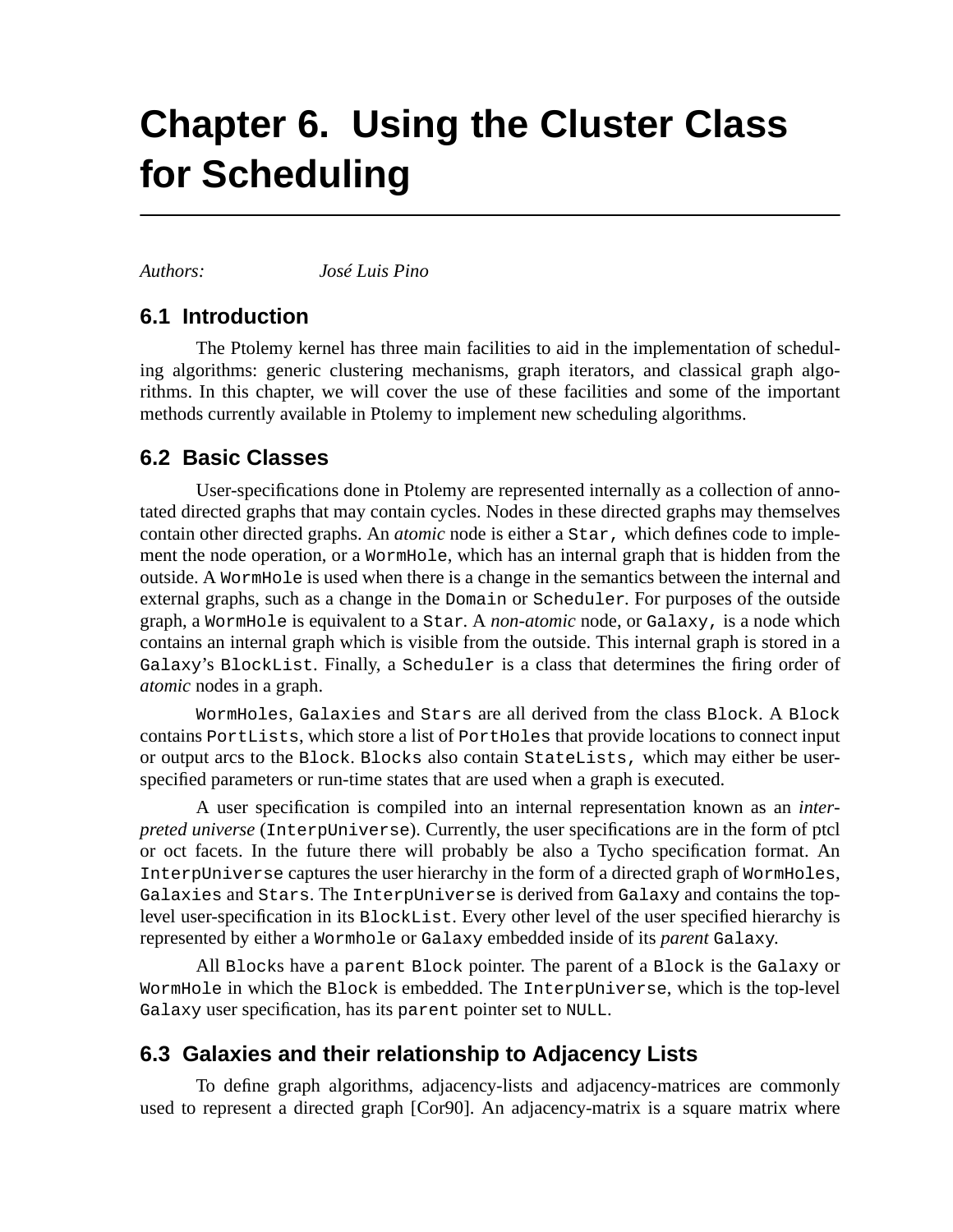there is one column,  $i$ , and one row,  $j$ , for each node,  $i$ , the graph. An element  $(i, j)$  in this matrix is either 1 if there is an arc from *i* to *j*, or 0 if no arc exists. The second representation is an adjacency-list in which each node has a list containing the nodes to which it is connected. Thus an adjacency-list is better suited for sparse graphs, whereas adjacency-matrices are well suited for dense graphs.

Blocks with their PortLists can be viewed as equivalent to the adjacency-list data structure. A PortHole, in most domains, is either an input or an output. It contains a far-SidePort pointer to the PortHole it is connected to (NULL if it is not connected). To traverse the adjacency-list, a scheduler writer must make use of two iterators in Ptolemy (See "Iterators" on page 3-10): GalStarIter and SuccessorIter. By using a GalStarIter a scheduler writer can iterate over the nodes in the user-specified graph. Then on each of these nodes we can find the adjacent nodes using the SuccessorIter. Although it is not necessary for adjacency-list equivalence, the PredecessorIter is provided to iterate over the nodes that are predecessors to a given node.

There is slight overhead in accessing the graph using both GalStarIter and SuccessorIter over a straight forward implementation of an adjacency-list class. This overhead has a constant cost which is not dependent on the size of the graph. Thus we feel that the robustness achieved by not having two parallel representations of the same graph far outweigh this small overhead.

## **6.4 Clustering**

Clustering is often used in implementing scheduling heuristics. We have provided a generic Cluster class in the Ptolemy kernel which scheduler writers can use directly or, if need be, derive specialized clustering classes. The older schedulers such as the BDF scheduler and the SDF loop schedulers have not been upgraded to use the new Cluster classes. Thus, the BDF and SDF schedulers should not be used as examples of how to do clustering in Ptolemy, but rather the hierarchical SDF parallel scheduler (\$PTOLEMY/src/domains/cg/ hierScheduler) can be used as a model. The HierScheduler in the current version of Ptolemy is a prototype of the hierarchical parallel scheduler detailed in [Pin95]. In addition, we have a specialized loop scheduler [Mur94] which also uses the new cluster facilities.

The class Cluster is derived from the DynamicGalaxy and as such manages its own memory. The Cluster classes use ClusterPorts which are derived from GalPort. The main difference between the ClusterPorts and GalPorts is that ClusterPorts maintain a farSidePort pointer. We need this change in ClusterPort in order to easily iterate over the Clusters at any level of the clustering hierarchy. A ClusterPort::far-SidePort pointer will only be NULL if the ClusterPort is aliased to a Star PortHole connected at higher level of the clustering hierarchy.

#### **6.4.1 Initialization — Flattening the User Specified Graph**

Clustering is done directly on the internal representation of the user-specified graph. Before we can begin to cluster the internal representation, the irrelevant user hierarchy must be flattened. The flattening is accomplished by creating a temporary Cluster instance and then invoking the Cluster::initializeForClustering method on the Galaxy whose internals we want to cluster. This top-level Galaxy will remain intact, but all internal Galax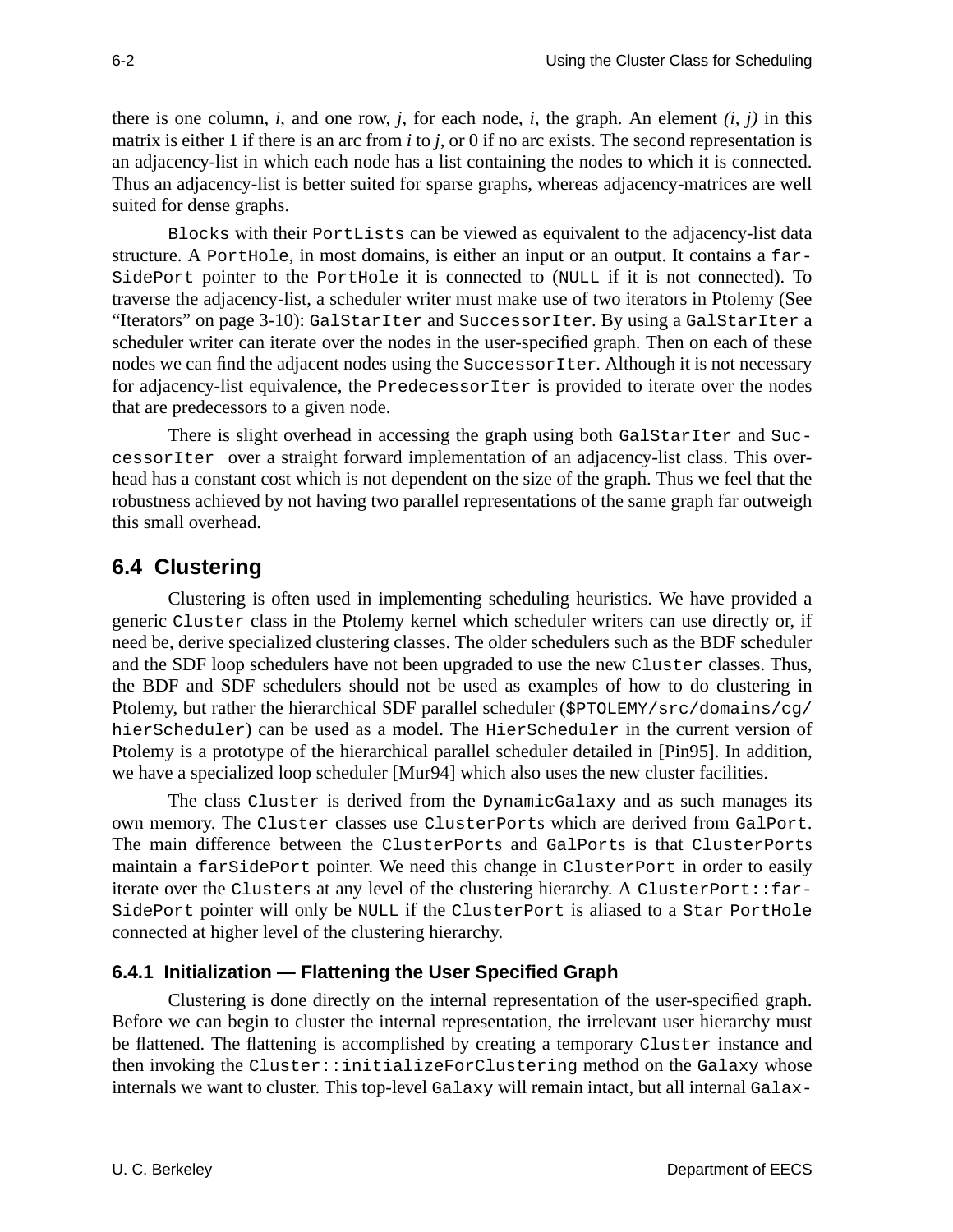ies which pass the Cluster::flattenGalaxy test will be flattened and deleted. Thus any Scheduler and Target pointers to the top-level Galaxy will not need to be updated because they do not change. The necessary information from the user-specified hierarchy is preserved automatically with the aid of the Scope class detailed in section 6.5.

After the internals of the top-level Galaxy have been flattened, Clusters are constructed around each individual atomic Block. In that way, the scheduler writer can treat all the Blocks at each level (except the innermost level) as a Cluster. This property is maintained through any sequence of merge/absorb calls. An example initializeForClustering invocation is shown in figure 6-1, frames 1 and 2.

A facility for restoring the internal Ptolemy representation back to the original userspecified hierarchy is detailed in section 6.6.

#### **6.4.2 Absorb and Merge**

The basic clustering mechanisms are implemented with the virtual methods: Cluster::merge and Cluster::absorb. Both of these methods can take up to two arguments. The first argument is the Cluster to absorb/merge and the second argument(optional) specifies whether or not to remove the absorbed or merged Cluster from the original parent Galaxy.

The Cluster::merge method takes the contents of the Cluster being merged and moves them into the Cluster pointed to by the this pointer. A merge operation is communicative. A series of merge steps is shown in figure 6-1 frames 3 and 4.

The Cluster::absorb method takes the Cluster being absorbed and moves it into the Cluster pointed to by the this pointer. Unlike merge, absorb is not communicative as shown in figure 6-1 frames 5 and 5'.

The absorbed or merged Cluster is removed from the original parent Galaxy by default when Cluster::merge or Cluster::absorb is called. We provide three ways to update the graph after a clustering operation with differing levels of efficiency. These methods are detailed in the table 6-1. We first list some variable definitions:

- Let N be defined as the number of Clusters in the parent Galaxy
- Let  $E_t$  be defined as the number of PortHoles in *this* Cluster
- Let  $E_c$  be defined as the number of PortHoles in the Cluster to absorb or merge

| Deletion/Update Method                                                                                       | Complexity to<br>update at each<br>clustering step       |
|--------------------------------------------------------------------------------------------------------------|----------------------------------------------------------|
| Using merge/absorb in their default mode of operation. This is the most<br>inefficient way to do clustering. | $\bigcup$ O(N + E <sub>t</sub> $\times$ E <sub>c</sub> ) |

**TABLE 6-1:** Complexity cost of absorb/merge step.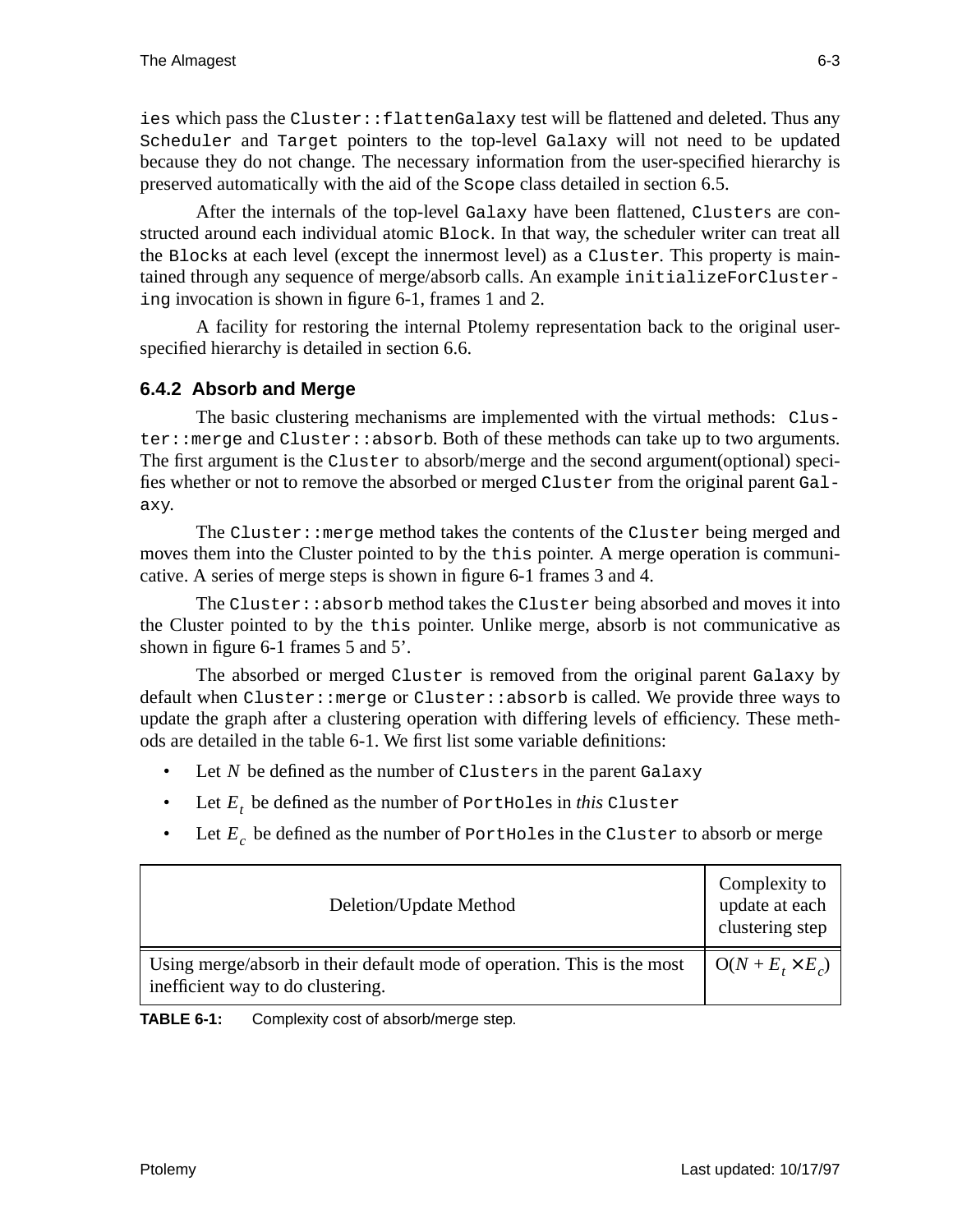

FIGURE 6-1: A five step clustering example. By convention, a Cluster in this figure will be named by the listing of its innermost atomic Blocks. In frame 1, the user-specified graph is shown. Cluster::initializeForClustering is called and the resultant graph is shown in frame 2 - this step adds a Cluster around all atomic Blocks. Frames 3-5 show a series of merge/absorb operations. The ordering is important only with absorb operation — as shown by frames 5 and 5'.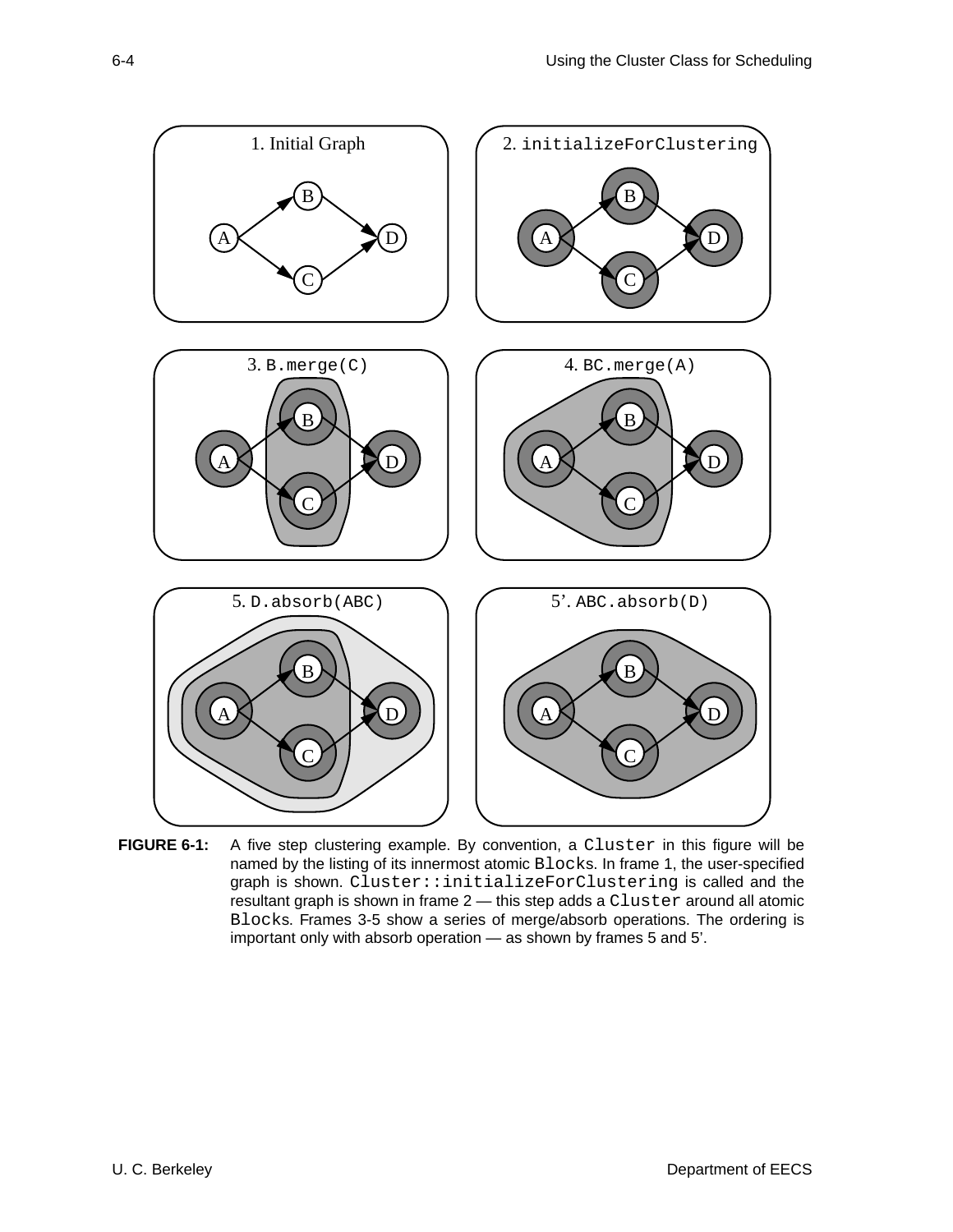| Deletion/Update Method                                                                                                                                                                                                                                                                                                                                                                                                                                                                                                                                                                                                                                                                                                                                   | Complexity to<br>update at each<br>clustering step |
|----------------------------------------------------------------------------------------------------------------------------------------------------------------------------------------------------------------------------------------------------------------------------------------------------------------------------------------------------------------------------------------------------------------------------------------------------------------------------------------------------------------------------------------------------------------------------------------------------------------------------------------------------------------------------------------------------------------------------------------------------------|----------------------------------------------------|
| GalTopBlockIter::remove<br>We can use this method if the Cluster to absorb/merge was found using<br>a GalTopBlockIter (or derived iterator class) on the parent Galaxy.<br>The scheduler writer needs to do two things:                                                                                                                                                                                                                                                                                                                                                                                                                                                                                                                                  | $O(E_t \times E_c)$                                |
| remove the absorbed/merged cluster using from the parent Gal-<br>axy using the iterator's remove method.                                                                                                                                                                                                                                                                                                                                                                                                                                                                                                                                                                                                                                                 |                                                    |
| delete the removed Cluster using the C++ operator delete.                                                                                                                                                                                                                                                                                                                                                                                                                                                                                                                                                                                                                                                                                                |                                                    |
| This is the most efficient way of updating the graph after a clustering<br>operation — but it is not always possible because we may be traversing<br>the graph in some other way such as using a Successor Iter.                                                                                                                                                                                                                                                                                                                                                                                                                                                                                                                                         |                                                    |
| cleanupAfterCluster (defined in Cluster. {h, cc})<br>If we cannot use the previous method, we can leave the Cluster in the<br>parent Galaxy list (it will be marked invalid automatically). The Clus-<br>ter iterator classes automatically skip these invalid Clusters. Periodi-<br>cally (but not at each clustering step), the cleanupAfterCluster<br>function should be invoked to remove and delete the invalid Clusters.<br>This function will cost $O(N + E_t \times E_c)$ to execute, but since it is not done<br>at each clustering step — the result on the overall complexity will be<br>additive versus being multiplicative. For an example of how this is done,<br>refer to: \$PTOLEMY/src/domains/cg/hierScheduler/Hier-<br>Scheduler.cc. | $O(E_{t} \times E_{c})$                            |

**TABLE 6-1:** Complexity cost of absorb/merge step.

#### **6.4.3 Cluster Iterator Classes**

The Cluster iterator classes assume that all Blocks in the Galaxy being iterated on are Clusters. This property is TRUE assuming that the Galaxy (or one of its parent Galaxies) has been properly initialized (section 6.4.1) and merge/absorb have been the only functions that have modified the topology of the graph since the initialization. These iterators ignore pointers to invalid Clusters which have been left in the Galaxy using merge/ absorb with the removeFlag set to FALSE (last two cases in table 6-1). The cluster iterators are listed in table 6-2.

| <i><u><b>Iterator</b></u></i> | Description                                                            |
|-------------------------------|------------------------------------------------------------------------|
| ClusterIter                   | Iterate over all valid Clusters in the given Galaxy.                   |
| SuccessorClusterIter          | Iterate over all successor (adjacent) Clusters for a<br>given Cluster. |

| TABLE 6-2: | Cluster Iterators |  |
|------------|-------------------|--|
|            |                   |  |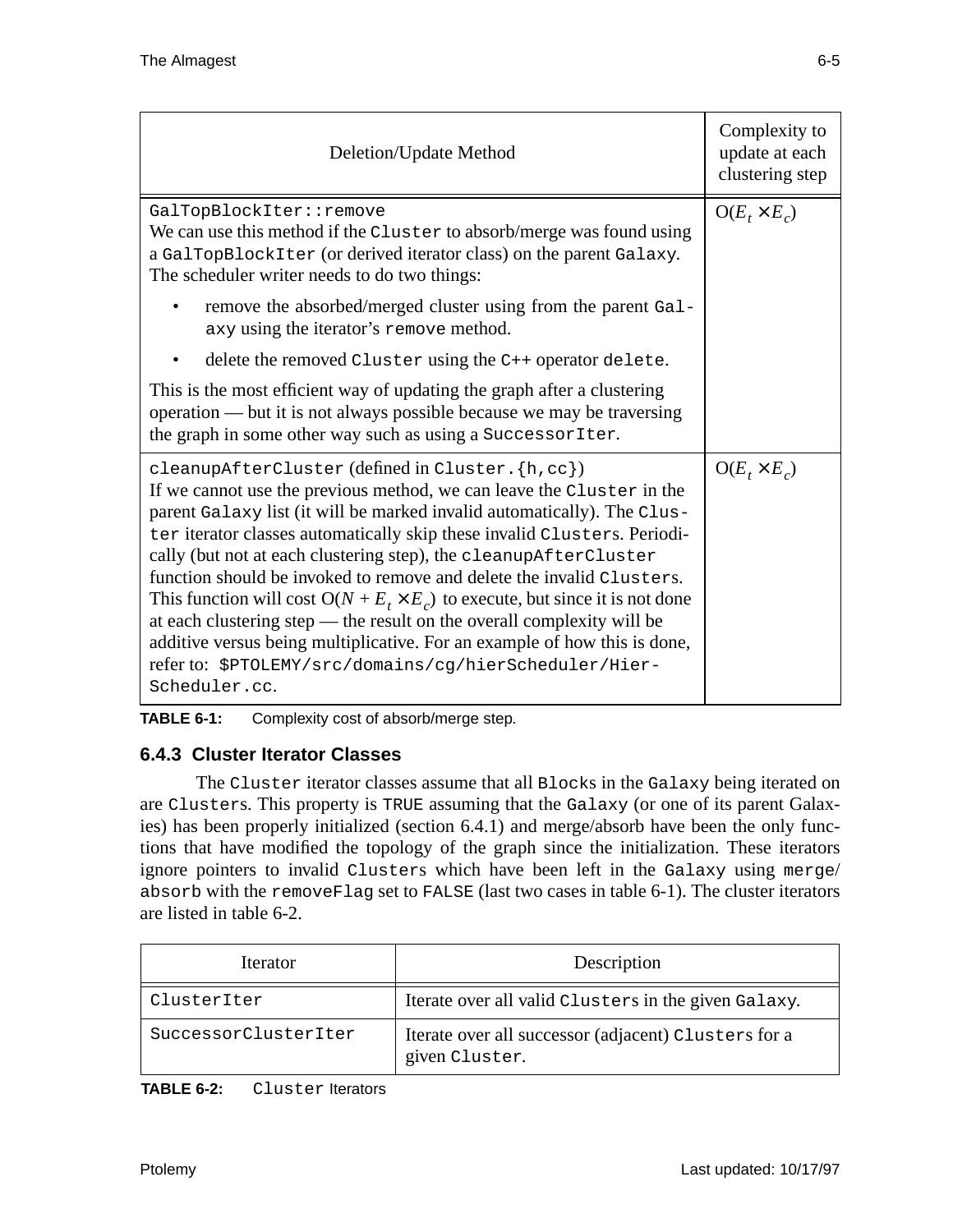| <i><u><b>Iterator</b></u></i> | Description                                                     |
|-------------------------------|-----------------------------------------------------------------|
| PredecessorClusterIter        | Iterate over all predecessor Clusters for a given Clus-<br>ter. |

```
TABLE 6-2: Cluster Iterators
```
## **6.5 Block state and name scoping hierarchy**

Recall, that when we initialize a Galaxy for clustering, we flatten the original userspecified hierarchy. Before this action, we extract the important information in the hierarchy using the Scope class. In this section we detail this class. The details in this section, however, are not necessary to understand clustering in Ptolemy.

Blocks inherit states from their parent. The Scope class makes it possible for a Target or Scheduler to change the Block hierarchy by saving the inherited states in the userspecified hierarchy. The scoping hierarchy was first released in Ptolemy 0.6, and is only created when the static method Scope::createScope(Galaxy&) is invoked. Currently, the only code that uses the scoping hierarchy is the Cluster class.

The Scope class manages its memory. Once a Scope is created, it will not be deleted until all Blocks within the given Scope are deleted. The Scope class is privately derived from Galaxy. To turn on scoping a programmer simply calls the static method:

```
static Scope* Scope::createScope(Galaxy&)
```
This method constructs a parallel tree corresponding to each Galaxy and copies the StateList and name() for each level.

## **6.6 Resetting an InterpUniverse back to actionList**

Ptolemy 0.6 and later includes the ability to reset an InterpUniverse back to the original user-specification. Resetting is occasionally necessary to undo certain operations done on a universe by a Scheduler or Target. An example is in parallel scheduling, where the original stars in the InterpUniverse are moved to the subGalaxies for the child Targets (see \$PTOLEMY/src/domains/cg/parScheduler/ParProcessors.cc). To signal that a the InterpUniverse needs to be rebuilt upon the next run, the scheduler writer should invoke Target:: requestReset().